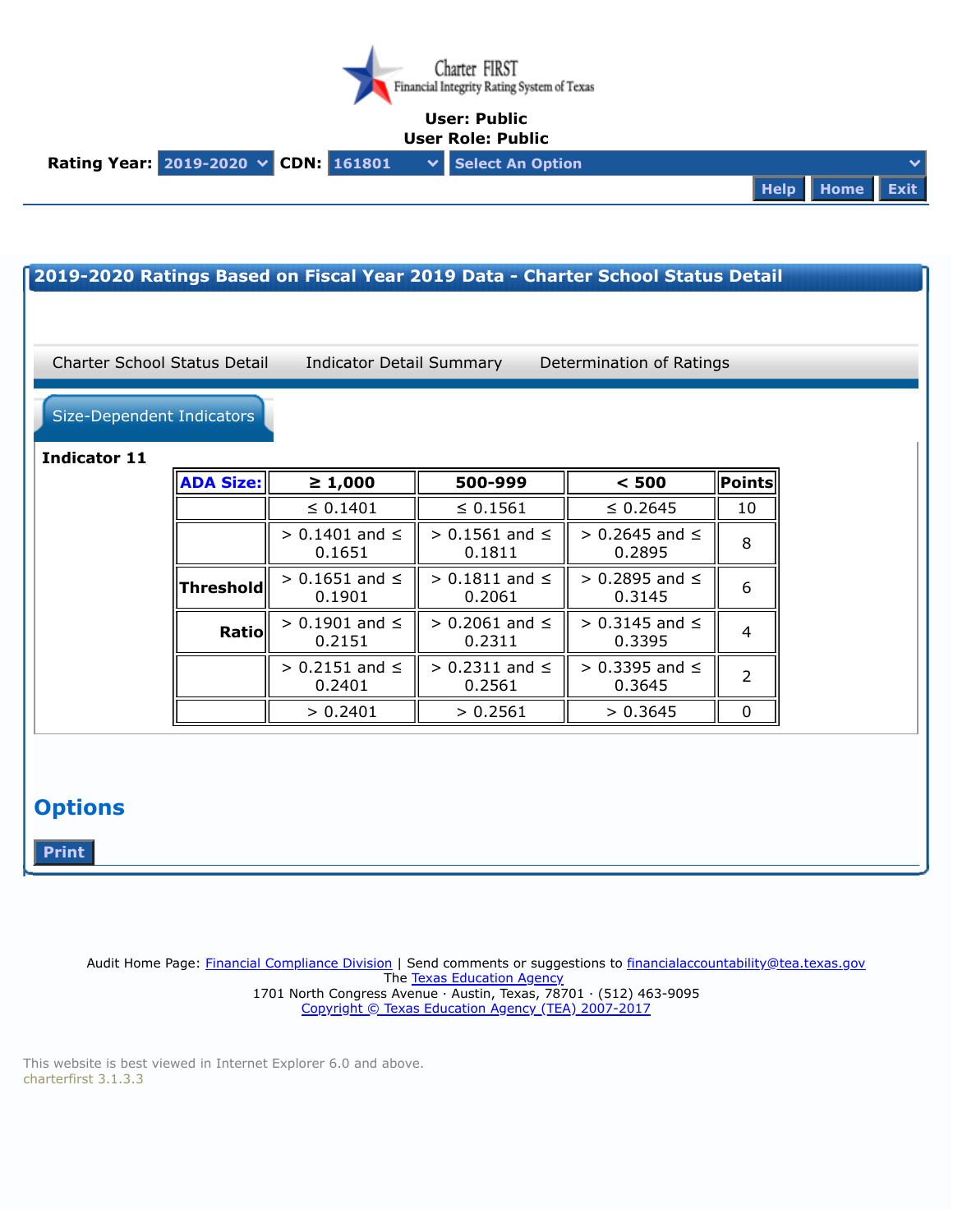

## **User: Public User Role: Public**

| USCI NUIC. FUDIIL                                                     |  |  |                |  |  |
|-----------------------------------------------------------------------|--|--|----------------|--|--|
| Rating Year: 2019-2020 $\times$ CDN: 161801 $\times$ Select An Option |  |  |                |  |  |
|                                                                       |  |  | Help Home Exit |  |  |

| Size-Dependent Indicators |        |                                                           | A: Did The Charter School fail any of the critical indicators 1, 3, 4, 5 or 2A? If so, then the Charter School's rating is F |
|---------------------------|--------|-----------------------------------------------------------|------------------------------------------------------------------------------------------------------------------------------|
|                           |        | for Substandard Achievement, regardless of points earned. |                                                                                                                              |
|                           |        |                                                           | B: Determine rating by applicable range for summation of the indicator scores (INDICATORS 6-15).                             |
|                           | Rating | <b>Points</b>                                             |                                                                                                                              |
| Pass                      |        | $0 - 0$                                                   |                                                                                                                              |
| Fail                      |        | $0-0$                                                     |                                                                                                                              |
| <b>Suspended</b>          |        | $0 - 0$                                                   |                                                                                                                              |
| <b>Undetermined</b>       |        | $0 - 0$                                                   |                                                                                                                              |
|                           |        | 90-100                                                    |                                                                                                                              |
| A - Superior              |        | 80-89                                                     |                                                                                                                              |
| <b>B - Above Standard</b> |        |                                                           |                                                                                                                              |
| <b>C</b> - Meets Standard |        | 60-79                                                     |                                                                                                                              |

Audit Home Page: Financial [Compliance](https://tea.texas.gov/Finance_and_Grants/Financial_Accountability/) Division | Send comments or suggestions to [financialaccountability@tea.texas.gov](mailto:financialaccountability@tea.texas.gov) The Texas [Education](http://tea.texas.gov/) Agency 1701 North Congress Avenue · Austin, Texas, 78701 · (512) 463-9095 Copyright © Texas Education Agency (TEA) [2007-2017](https://tea.texas.gov/About_TEA/Welcome_and_Overview/Site_Policies/)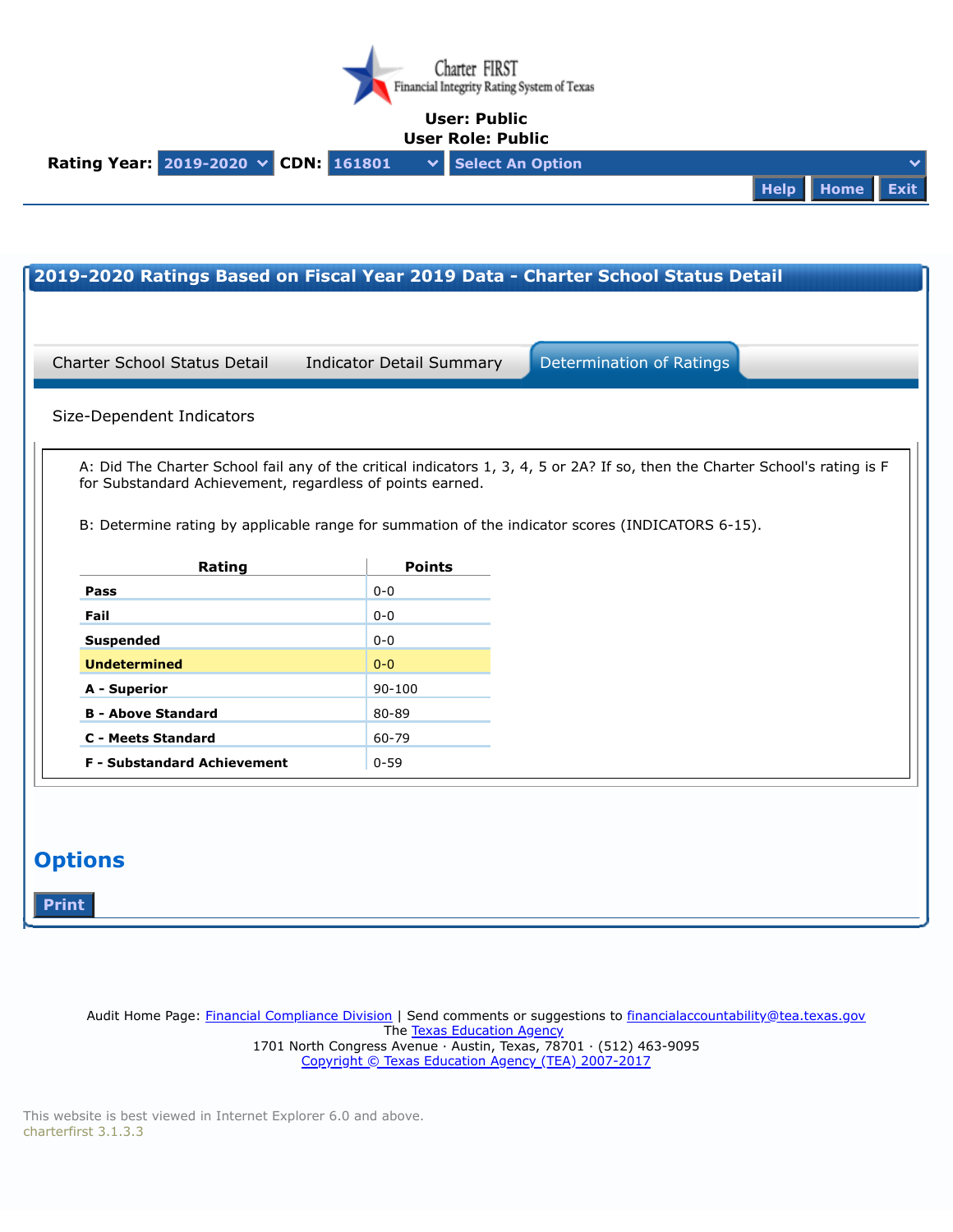

## **User: Public**



| 2019-2020 Ratings Based on Fiscal Year 2019 Data - Charter School Status Detail |                                                     |  |  |  |
|---------------------------------------------------------------------------------|-----------------------------------------------------|--|--|--|
|                                                                                 |                                                     |  |  |  |
| <b>Charter School Status Detail</b><br><b>Indicator Detail Summary</b>          | Determination of Ratings                            |  |  |  |
| Size-Dependent Indicators                                                       |                                                     |  |  |  |
| <b>WACO CHARTER SCHOOL(161801)</b><br>Name:                                     | <b>Publication Level 0:</b><br>5/7/2020 11:17:59 AM |  |  |  |
| <b>Status:</b><br><b>PASSED</b>                                                 | <b>Publication Level 1:</b><br>8/6/2020 9:52:46 AM  |  |  |  |
| Rating:<br>A - Superior                                                         | <b>Publication Level 2:</b><br>8/6/2020 11:21:48 AM |  |  |  |
| <b>Charter School Score: 90</b>                                                 |                                                     |  |  |  |
| Passing Score: 60                                                               | Last Updated: 8/6/2020 11:21:48 AM                  |  |  |  |
|                                                                                 |                                                     |  |  |  |
| <b>Options</b>                                                                  |                                                     |  |  |  |
| <b>Print</b>                                                                    |                                                     |  |  |  |

Audit Home Page: Financial [Compliance](https://tea.texas.gov/Finance_and_Grants/Financial_Accountability/) Division | Send comments or suggestions to [financialaccountability@tea.texas.gov](mailto:financialaccountability@tea.texas.gov) The Texas [Education](http://tea.texas.gov/) Agency 1701 North Congress Avenue · Austin, Texas, 78701 · (512) 463-9095 Copyright © Texas Education Agency (TEA) [2007-2017](https://tea.texas.gov/About_TEA/Welcome_and_Overview/Site_Policies/)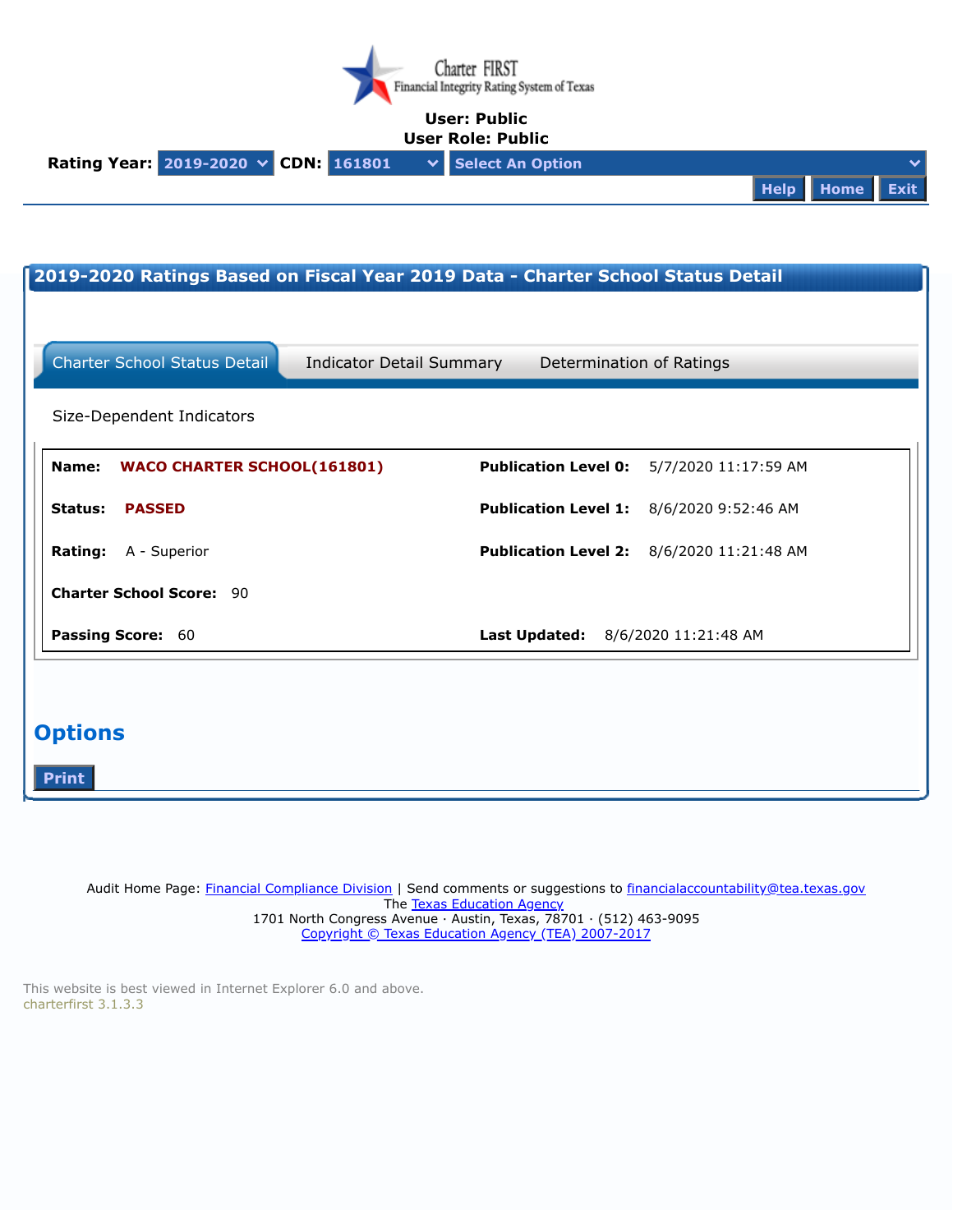

## **User: Public**



|               |           | <b>Charter School Status Detail</b><br>Size-Dependent Indicators | <b>Indicator Detail Summary</b>                                                                                                                                                                                                                                                                                                                                                                                                                                                                                                                                                                                                                                                                                                                                                                                                                             | Determination of Ratings   |              |
|---------------|-----------|------------------------------------------------------------------|-------------------------------------------------------------------------------------------------------------------------------------------------------------------------------------------------------------------------------------------------------------------------------------------------------------------------------------------------------------------------------------------------------------------------------------------------------------------------------------------------------------------------------------------------------------------------------------------------------------------------------------------------------------------------------------------------------------------------------------------------------------------------------------------------------------------------------------------------------------|----------------------------|--------------|
|               |           |                                                                  | <b>WACO CHARTER SCHOOL(161801)</b>                                                                                                                                                                                                                                                                                                                                                                                                                                                                                                                                                                                                                                                                                                                                                                                                                          |                            |              |
| <b>Status</b> |           | <b>Indicator</b><br><b>Num</b>                                   | <b>Indicator Description</b>                                                                                                                                                                                                                                                                                                                                                                                                                                                                                                                                                                                                                                                                                                                                                                                                                                | <b>Updated</b>             | <b>Score</b> |
| P             | $+1$ 1    |                                                                  | Was the complete annual financial report (AFR) and<br>charter school financial data submitted to TEA within 30<br>days of the November 27 or January 28 deadline<br>depending on the charter school's fiscal year end date of<br>June 30 or August 31, respectively?                                                                                                                                                                                                                                                                                                                                                                                                                                                                                                                                                                                        | 5/7/2020 11:17:52 AM       | <b>YES</b>   |
| P             |           | $+1$ 2A                                                          | Was there an unmodified opinion in the AFR on the<br>financial statements as a whole? (The American Institute<br>of Certified Public Accountants (AICPA) defines<br>unmodified opinion. The external independent auditor<br>determines if there was an unmodified opinion.)                                                                                                                                                                                                                                                                                                                                                                                                                                                                                                                                                                                 | 5/7/2020 11:17:52 AM       | <b>YES</b>   |
|               |           | 2B                                                               | Did the external independent auditor report that the AFR<br>was free of any instance(s) of material weaknesses in<br>internal controls over financial reporting and compliance<br>for local, state, or federal funds? (The AICPA defines<br>material weakness.)                                                                                                                                                                                                                                                                                                                                                                                                                                                                                                                                                                                             | 5/7/2020 11:17:52 AM -     |              |
| P             | $+1$ 3    |                                                                  | Was the charter school in compliance with the payment<br>terms of all debt agreements at fiscal year end? (If the<br>charter school was in default in a prior fiscal year, an<br>exemption applies in following years if the charter school<br>is current on its forbearance or payment plan with the<br>lender and the payments are made on schedule for the<br>fiscal year being rated. Also exempted are technical<br>defaults that are not related to monetary defaults. A<br>technical default is a failure to uphold the terms of a debt<br>covenant, contract, or master promissory note even<br>though payments to the lender, trust, or sinking fund are<br>current. A debt agreement is a legal agreement between<br>a debtor (person, company, etc. that owes money) and<br>their creditors, which includes a plan for paying back the<br>debt.) | 5/7/2020 11:17:52 AM   YES |              |
| P             | $\pm 1$ 4 |                                                                  | Did the charter school make timely payments to the<br>Teachers Retirement System (TRS), Texas Workforce<br>Commission (TWC), Internal Revenue Service (IRS), and<br>other government agencies?                                                                                                                                                                                                                                                                                                                                                                                                                                                                                                                                                                                                                                                              | 5/7/2020 11:17:52 AM       | <b>YES</b>   |
| P             | $+1$ 5    |                                                                  | Was the total net asset balance in the Statement of<br>Financial Position for the charter school greater than<br>zero? (If the charter school's change of students in                                                                                                                                                                                                                                                                                                                                                                                                                                                                                                                                                                                                                                                                                       | 5/7/2020 11:17:52 AM       | <b>YES</b>   |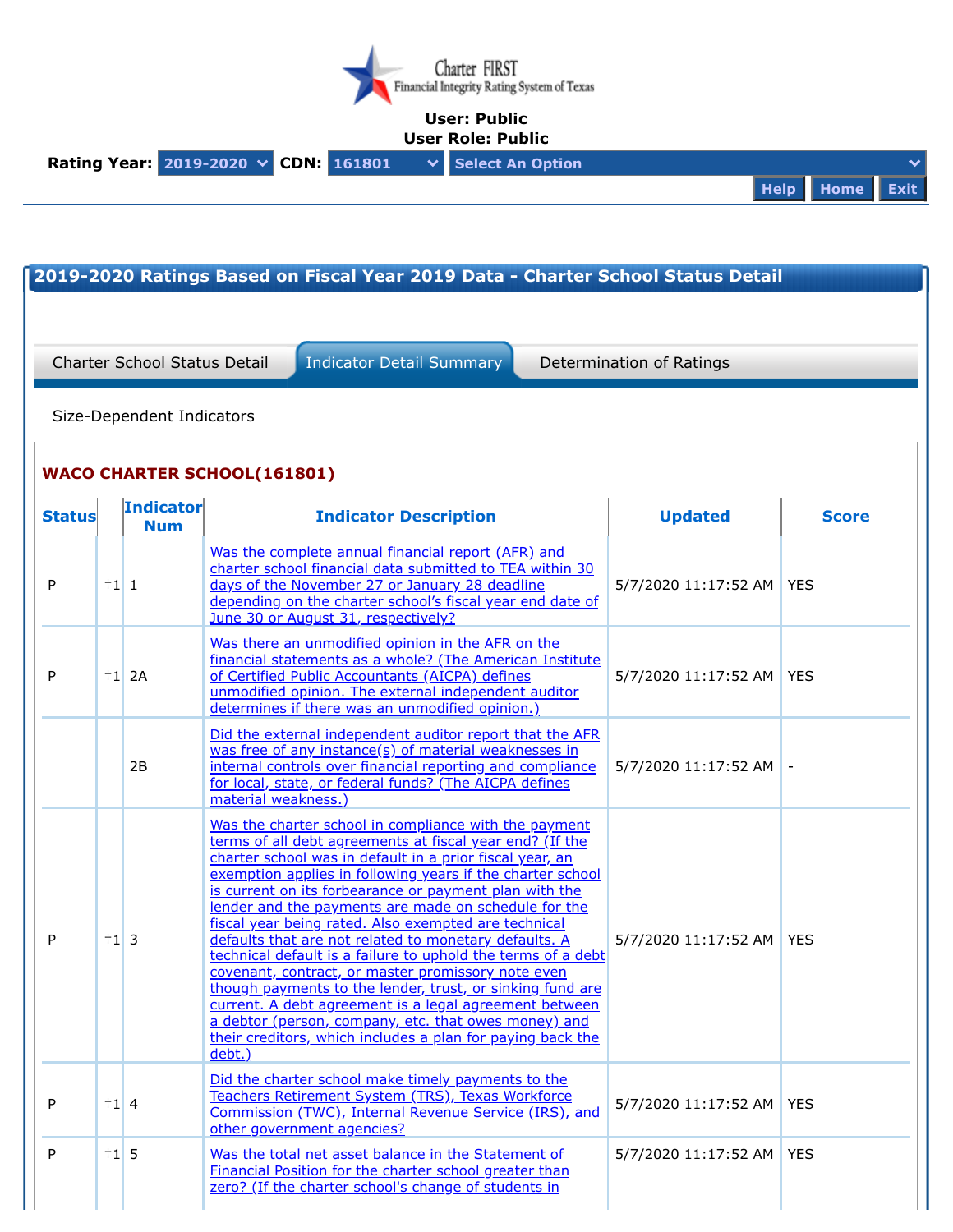|    | membership over 5 years was 7 percent or more, then<br>the charter school passes this indicator.) (New charter<br>schools that have a negative net asset balance will pass<br>this indicator if they have an average of 7 percent growth<br>in students year over year until it completes its fifth year<br>of operations. After the fifth year of operations, the<br>calculation changes to the 7 percent increase in 5 years.)                                                                                                                                                                                 |                        |                  |
|----|------------------------------------------------------------------------------------------------------------------------------------------------------------------------------------------------------------------------------------------------------------------------------------------------------------------------------------------------------------------------------------------------------------------------------------------------------------------------------------------------------------------------------------------------------------------------------------------------------------------|------------------------|------------------|
| 6  | Was the number of days of cash on hand and current<br>investments for the charter school sufficient to cover<br>operating expenses? The calculation will use expenses,<br>excluding depreciation. For government charter schools,<br>pension expense will be excluded.                                                                                                                                                                                                                                                                                                                                           | 5/7/2020 11:17:52 AM   | 10               |
| 7  | Was the measure of current assets to current liabilities<br>ratio for the charter school sufficient to cover short-term<br>debt?                                                                                                                                                                                                                                                                                                                                                                                                                                                                                 | 5/7/2020 11:17:52 AM   | 10               |
| 8  | Was the ratio of long-term liabilities to total assets for<br>the charter school sufficient to support long-term<br>solvency? (If the charter school's change of students in<br>membership over 5 years was 7 percent or more, then<br>the charter school passes this indicator.) (New charter<br>schools that have a negative net asset balance will pass<br>this indicator if they have an average of 7 percent growth<br>in students year over year until it completes its fifth year<br>of operations. After the fifth year of operations, the<br>calculation changes to the 7 percent increase in 5 years.) | 5/7/2020 11:17:52 AM   | 10               |
| 9  | Did the charter school's revenues equal or exceed<br>expenses, excluding depreciation? If not, was the charter<br>school's number of days of cash on hand greater than or<br>equal to 40 days? The calculation will use expenses,<br>excluding depreciation. For government charter schools,<br>pension expense will be excluded.                                                                                                                                                                                                                                                                                | 5/7/2020 11:17:52 AM   | 10               |
| 10 | Was the debt service coverage ratio sufficient to meet the<br>required debt service?                                                                                                                                                                                                                                                                                                                                                                                                                                                                                                                             | 5/7/2020 11:17:52 AM   | 10               |
| 11 | Was the charter school's administrative cost ratio equal<br>to or less than the threshold ratio?                                                                                                                                                                                                                                                                                                                                                                                                                                                                                                                 | 5/7/2020 11:17:52 AM   | 10               |
| 12 | Did the charter school not have a 15 percent decline in<br>the students to staff ratio over 3 years (total enrollment<br>to total staff)? (If the student enrollment did not<br>decrease, the charter school will automatically pass this<br>indicator.)                                                                                                                                                                                                                                                                                                                                                         | 5/7/2020 11:17:52 AM   | 10               |
| 13 | Did the comparison of Public Education Information<br>Management System (PEIMS) data to like information in<br>the charter school's AFR result in a total variance of less<br>than 3 percent of all expenses by function?                                                                                                                                                                                                                                                                                                                                                                                        | 5/7/2020 11:17:52 AM 0 |                  |
| 14 | Did the external independent auditor indicate the AFR<br>was free of any instance(s) of material noncompliance for<br>grants, contracts, and laws related to local, state, or<br>federal funds? (The AICPA defines material<br>noncompliance.)                                                                                                                                                                                                                                                                                                                                                                   | 5/7/2020 11:17:52 AM   | 10               |
| 15 | Did the charter school not receive an adjusted repayment<br>schedule for more than one fiscal year for an over-<br>allocation of Foundation School Program (FSP) funds as a<br>result of a financial hardship?                                                                                                                                                                                                                                                                                                                                                                                                   | 5/7/2020 11:17:52 AM   | 10               |
|    |                                                                                                                                                                                                                                                                                                                                                                                                                                                                                                                                                                                                                  |                        | 90 Weighted Sum  |
|    |                                                                                                                                                                                                                                                                                                                                                                                                                                                                                                                                                                                                                  |                        | 1 Multiplier Sum |
|    |                                                                                                                                                                                                                                                                                                                                                                                                                                                                                                                                                                                                                  |                        | 90 Score         |